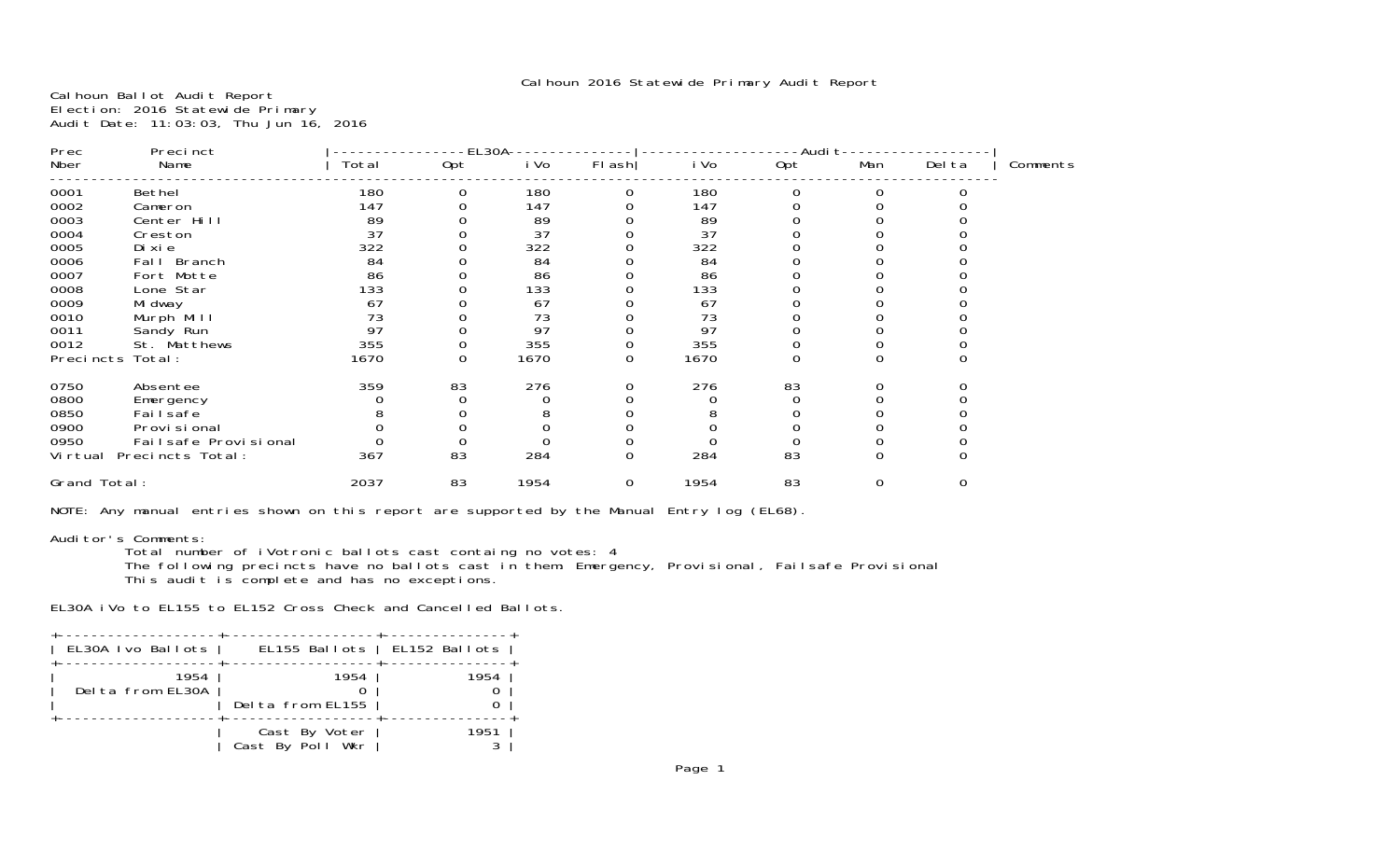| Blank Cast by PW                                                                                                       | 0       |                                                                                               |
|------------------------------------------------------------------------------------------------------------------------|---------|-----------------------------------------------------------------------------------------------|
| Cancelled Ballots                                                                                                      | 19      |                                                                                               |
| Wrong Ballot<br>Voter Left AB<br>Voter Left BB<br>Voter Request<br>Printer Problem<br>Terminal Problem<br>Other Reason | 10<br>0 | (AB = After ballot selected by poll worker.)<br>(BB = Before ballot selected by poll worker.) |

Number of ADA audio enabled events in this election: 12 Precinct Number and Name Machine Date Time

|                                                      | Precinct Number and Name                                                                    | Machine Date                                                              |                                                                                                                                                                       | lime |
|------------------------------------------------------|---------------------------------------------------------------------------------------------|---------------------------------------------------------------------------|-----------------------------------------------------------------------------------------------------------------------------------------------------------------------|------|
| 0001<br>0002<br>0003<br>0004<br>0005                 | Bethel<br>Cameron<br>Center Hill<br>Creston<br>Dixie                                        | 5124202<br>5122953<br>5119511<br>5118570<br>5135636                       | 05/16/2016 15:06:38<br>05/18/2016 12:12:37<br>05/17/2016 16:49:49<br>05/16/2016 12:51:06<br>05/19/2016 15:54:27                                                       |      |
| 0006<br>0007<br>0008<br>0009<br>0010<br>0012<br>0750 | Fall Branch<br>Fort Motte<br>Lone Star<br>Mi dway<br>Murph Mill<br>St. Matthews<br>Absentee | 5125385<br>5122070<br>5120587<br>5135667<br>5136529<br>5138591<br>5112684 | 05/14/2016 11: 15: 30<br>$05/16/2016$ 11: 43: 41<br>05/19/2016 12:10:47<br>05/16/2016 13:00:40<br>05/18/2016 12:32:48<br>05/23/2016 11:31:57<br>05/14/2016 10: 31: 12 |      |
|                                                      |                                                                                             |                                                                           |                                                                                                                                                                       |      |

Election Date: 06/14/2016

In all but the Absentee Precicnt events reported before election day are due to testing. Machines reported with precinct unknown had ADA Audio Enabled Events but no ballots were cast on them.

Note: The following machines(s) have audit records but no ballots were cast on them: 5120867 Because they do not have ballots cast, they cannot be matched to a precinct. This is not an issue as long as the EL30A Ivo Ballots, the EL155 Ballots and the EL152 Ballots match in the table immdiately above.

How to read this report.

This is the ballot level report. It compares the number of ballots cast in the tabulation report, the EL30A with the number of ballots cast in the audit data.

The values read from the EL30A report are reported in four categories; Total, Optical (Opt), iVotronic (iVo) and Flash. None of these values on each line are calculated but parsed from the actual report. The total lines are the calculated sums of the individual precince line values.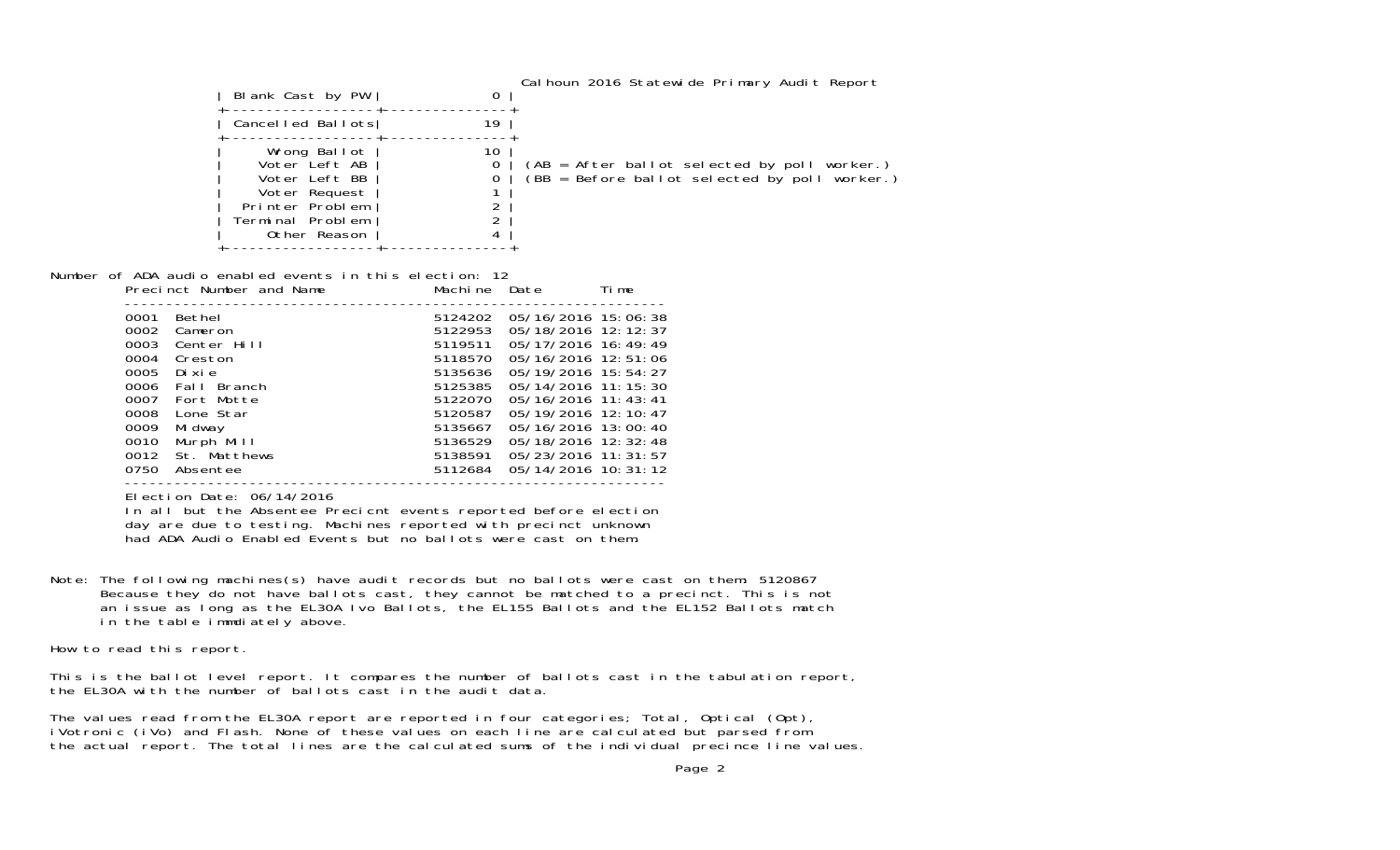The Opt totals are the total number of ballots cast on paper ballots that were scanned into the optical scanner and transferred to the tabulation computer via memory stick or ZipDisk (depending on the type of device, M100 or M650 used to scan the ballots.) Optical totals should exist only in some but not all of the Virtual Precincts at the bottom of the table.

The iVo totals are the results gathered from the PEBs (Personal Electronic Ballot) which are used to open and close an iVotronic voting machine and, after the polls have closed, gather the ballots cast for transmission to the tabulation system.

The Flash totals are the totals that are read from the flash cards in the rare event that the ballotscannot be copied from the machine to the PEB or from the PEB to the tabulating machine.

The values on the Audit side come from the iVotronic audit data that is read from the flash cards as part of the audit process. That process combines the individual machine data into two master audit files, the EL155 Vote image log and the EL152 iVotronic event log. The EL155 contains a record of all the votes cast on a ballot. The vote images indicate the machine 0counting the number of asterisks in a precint we get the number of ballots cast in that precinct. That number should always match the number in the iVo column on the EL30A side of the report.

Optical ballots do not have electonically readable audit files. So if the audit data iVotronic total does not match the EL30A Total value, the auditor is prompted to read the paper report from the optical scanner and enter the total ballots cast into the auditing program.

If the sum of the audit iVotronic and Optical ballots cast still do not match the EL30A total value, then the audit software reads the EL68 Manual Entry log for any changes made in that precinct to either the iVo or Opt totals by the CEC staff. It displays any manual entries to the auditor for inclusion into the totals. If accepted by the auditor these entries are automatically added to the Man column from the Manual Entry log.

Finally, the audit software calculates the Delta value which should be zero unless the sum of the iVo, the Opt and the Man do not match the EL30A Total column. If the Delta is greater than zero then audit data is missing. A comment will be placed on that line in the report indicating missing audit data. If the Delta value is less than zero then there are more ballots in the audit data than there are in the tabulated data and a comment will be placed on that line in the report.

Wherever possible, the audit system will attempt to indicate where the difference is by displaying the iVotronic machine numbers and the number of ballots cast on that machine that exist in the audit data.In the case of missing tabulated data, it might be possible to identify a machine that has the same number of ballots cast as the delta value and that number and ballot count will be highlited with a < sign. If there is a non zero Delta value there will be an entry by the auditor explaining the variance.

Finally, there is a EL30A iVo to EL155 to EL152 Cross Check and Cancelled Ballots table in the report This table should indicate that the nubmer ballots cast in the EL30A match the numbers in the EL155 and the EL152 report. Then there are some statistics pulled from the EL152 repor that indicate how many ballots were cast by the voter and the number cast by the poll worker. Lastly the number of ballots that were cancelled and the reason they were cancelled. It should be noted that the reason cancelled is chosen from a pull down menu presented to the poll worker when a ballot is cancelled, there is no way to validate the poll worker's choice.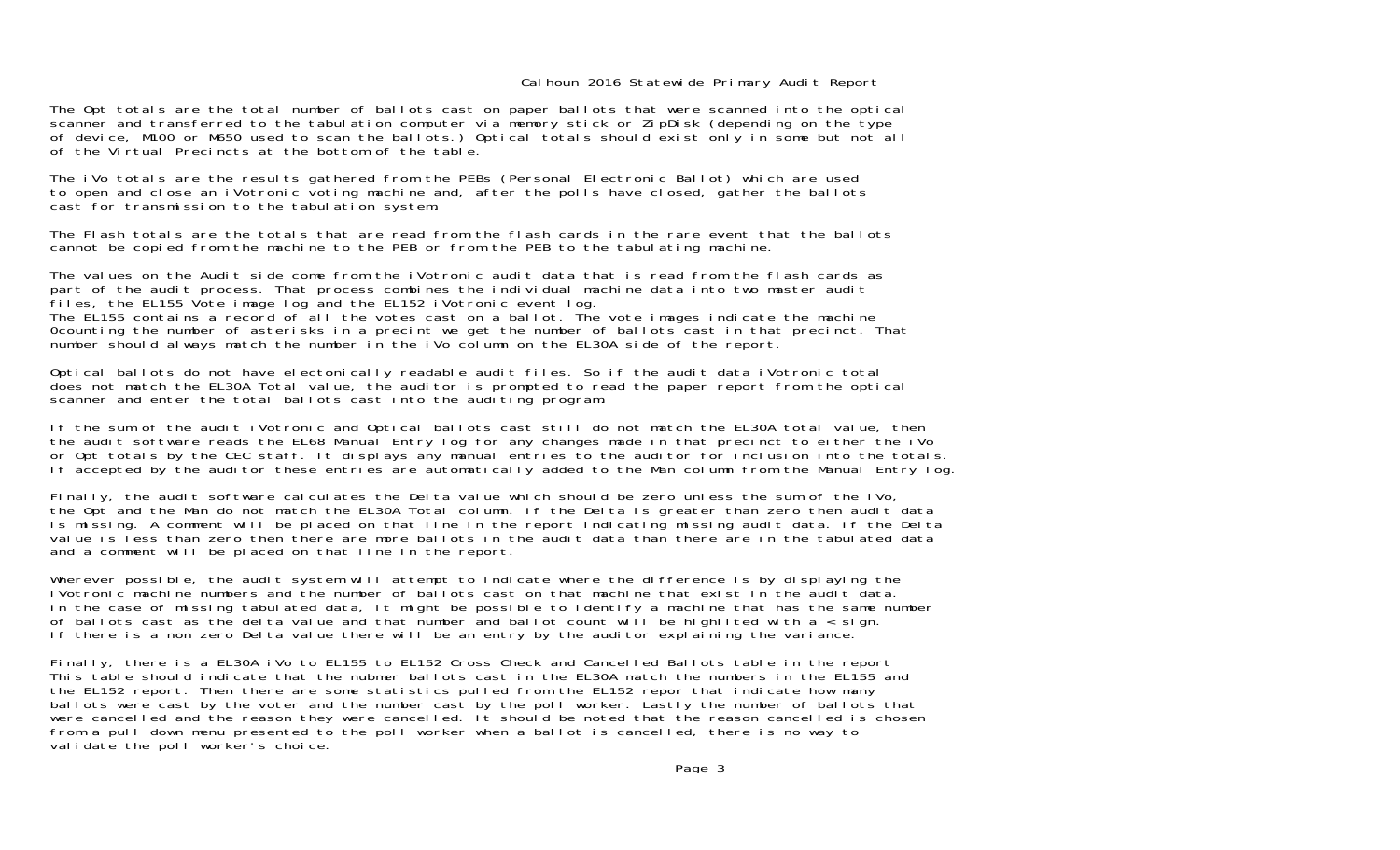| Cal houn Vote Level Audit Report<br>Election: 2016 Statewide Primary<br>Audit Date: 11:03:22, Thu Jun 16, 2016                  |                                                                                                                   |                                     |                                                                      |                                     |                                                                              |                                     |                                                                    |          |
|---------------------------------------------------------------------------------------------------------------------------------|-------------------------------------------------------------------------------------------------------------------|-------------------------------------|----------------------------------------------------------------------|-------------------------------------|------------------------------------------------------------------------------|-------------------------------------|--------------------------------------------------------------------|----------|
| Precinct Number / Name                                                                                                          |                                                                                                                   |                                     |                                                                      |                                     |                                                                              |                                     |                                                                    |          |
| Office                                                                                                                          | Candi date<br>Party                                                                                               |                                     | Total Optical iVo                                                    |                                     | Flash                                                                        | i Vo                                | Del ta                                                             | Comments |
| 0001 Bethel<br>Probate Judge<br>Probate Judge<br>Audi tor<br>Audi tor<br>County Council District 2<br>County Council District 2 | Kathy Strickland Brown<br>Gary Porth<br>Melissa Smoak-Wannamaker<br>April Wise<br>Pamel a Claxton<br>Ken Westbury | 145<br>31<br>14<br>164<br>33<br>99  | 0<br>$\mathbf 0$<br>0<br>$\boldsymbol{0}$<br>$\Omega$<br>$\mathbf 0$ | 145<br>31<br>14<br>164<br>33<br>99  | 0<br>0<br>$\mathbf 0$<br>$\mathsf O$<br>$\mathbf 0$<br>$\overline{0}$        | 145<br>31<br>14<br>164<br>33<br>99  | 0<br>0<br>0<br>$\mbox{O}$<br>$\mathbf 0$<br>$\mathbf 0$            |          |
| 0002 Cameron<br>Probate Judge<br>Probate Judge<br>Audi tor<br>Audi tor                                                          | Kathy Strickland Brown<br>Gary Porth<br>Melissa Smoak-Wannamaker<br>April Wise                                    | 90<br>56<br>21<br>126               | 0<br>$\mathbf 0$<br>$\mathbf 0$<br>$\Omega$                          | 90<br>56<br>21<br>126               | $\overline{0}$<br>$\mathbf 0$<br>$\mathbf 0$<br>$\Omega$                     | 90<br>56<br>21<br>126               | $\mathbf 0$<br>0<br>$\boldsymbol{0}$<br>0                          |          |
| 0003 Center Hill<br>Probate Judge<br>Probate Judge<br>Audi tor<br>Audi tor                                                      | Kathy Strickland Brown<br>Gary Porth<br>Mel i ssa Smoak-Wannamaker<br>April Wise                                  | 51<br>38<br>26<br>63                | $\boldsymbol{0}$<br>$\mathbf 0$<br>$\mathbf 0$<br>$\Omega$           | 51<br>38<br>26<br>63                | $\boldsymbol{0}$<br>$\mathbf 0$<br>$\mathbf 0$<br>$\mathbf 0$                | 51<br>38<br>26<br>63                | $\boldsymbol{0}$<br>$\mathbf 0$<br>$\mathbf 0$<br>0                |          |
| 0004 Creston<br>Probate Judge<br>Probate Judge<br>Audi tor<br>Audi tor                                                          | Kathy Strickland Brown<br>Gary Porth<br>Melissa Smoak-Wannamaker<br>April Wise                                    | 22<br>15<br>2<br>35                 | 0<br>$\mathbf 0$<br>$\mathbf 0$<br>$\mathbf 0$                       | 22<br>15<br>2<br>35                 | $\mathbf 0$<br>$\mathbf 0$<br>$\mathbf 0$<br>$\Omega$                        | 22<br>15<br>2<br>35                 | $\mathbf 0$<br>$\mathbf 0$<br>$\mathbf 0$<br>0                     |          |
| 0005 Dixie<br>Probate Judge<br>Probate Judge<br>Audi tor<br>Audi tor<br>County Council District 2<br>County Council District 2  | Kathy Strickland Brown<br>Gary Porth<br>Melissa Smoak-Wannamaker<br>April Wise<br>Pamela Claxton<br>Ken Westbury  | 224<br>94<br>119<br>195<br>69<br>50 | 0<br>0<br>$\mathbf 0$<br>$\Omega$<br>0<br>$\Omega$                   | 224<br>94<br>119<br>195<br>69<br>50 | 0<br>$\Omega$<br>$\mathbf 0$<br>$\mathbf 0$<br>$\mathbf 0$<br>$\overline{0}$ | 224<br>94<br>119<br>195<br>69<br>50 | $\mathbf 0$<br>$\mathbf 0$<br>$\mathbf 0$<br>$\mathbf 0$<br>0<br>0 |          |
| 0006 Fall Branch<br>Probate Judge                                                                                               | Kathy Strickland Brown                                                                                            | 65                                  | $\Omega$                                                             | 65                                  | $\Omega$                                                                     | 65                                  | $\mathbf 0$                                                        |          |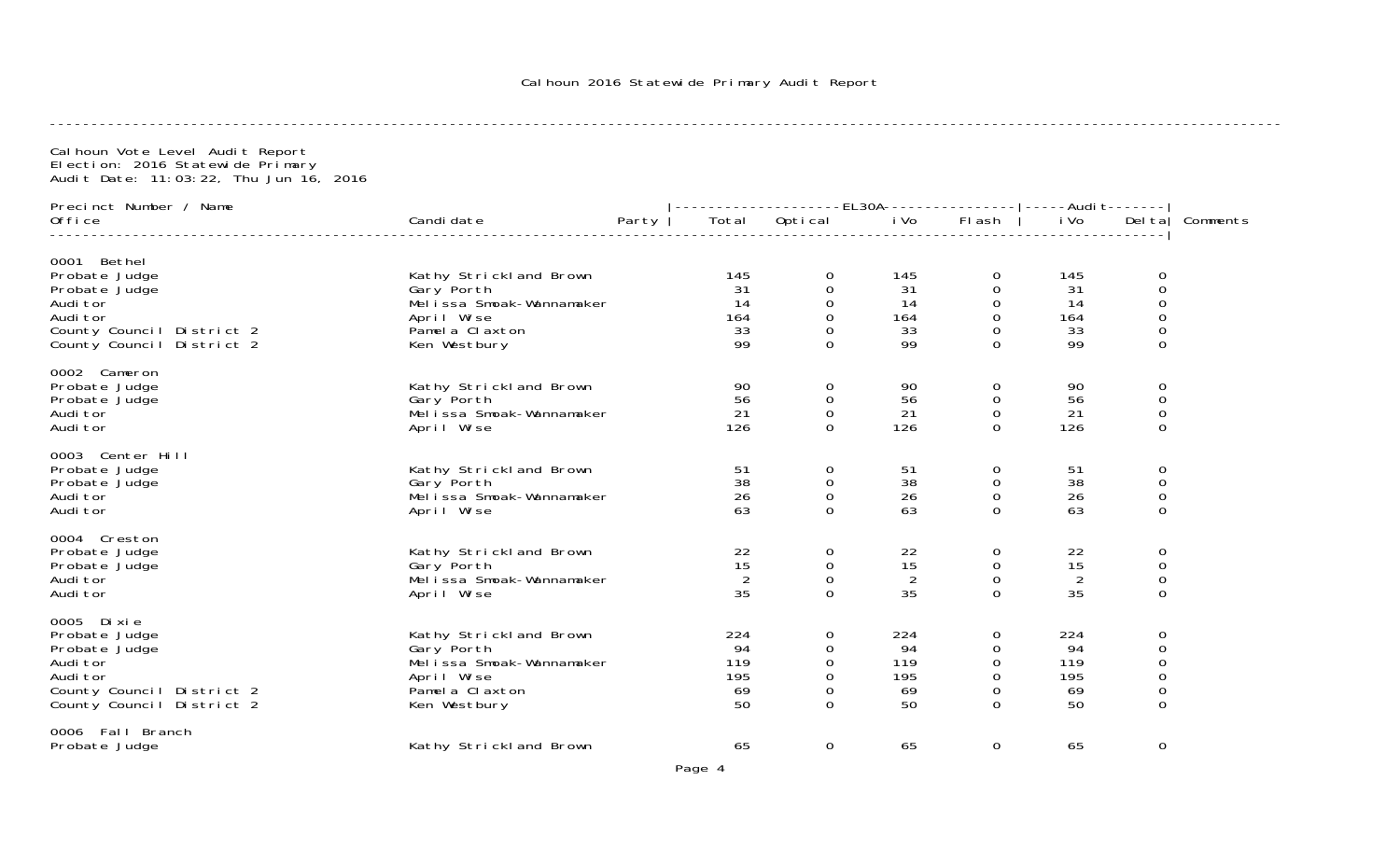|                                                                                                                                       | Cal houn 2016 Statewide Primary Audit Report                                                                      |                                    |                                                                           |                                    |                                                                                |                                    |   |
|---------------------------------------------------------------------------------------------------------------------------------------|-------------------------------------------------------------------------------------------------------------------|------------------------------------|---------------------------------------------------------------------------|------------------------------------|--------------------------------------------------------------------------------|------------------------------------|---|
| Probate Judge<br>Audi tor<br>Audi tor                                                                                                 | Gary Porth<br>Melissa Smoak-Wannamaker<br>April Wise                                                              | 19<br>12<br>72                     | 0<br>$\mathbf 0$<br>$\Omega$                                              | 19<br>12<br>72                     | 0<br>0<br>$\Omega$                                                             | 19<br>12<br>72                     |   |
| 0007 Fort Motte<br>Probate Judge<br>Probate Judge<br>Audi tor<br>Audi tor<br>County Council District 2<br>County Council District 2   | Kathy Strickland Brown<br>Gary Porth<br>Melissa Smoak-Wannamaker<br>April Wise<br>Pamela Claxton<br>Ken Westbury  | 64<br>20<br>17<br>68<br>36<br>46   | $\mathbf 0$<br>0<br>$\mathbf 0$<br>$\mathbf 0$<br>$\mathbf 0$<br>$\Omega$ | 64<br>20<br>17<br>68<br>36<br>46   | 0<br>$\Omega$<br>$\boldsymbol{0}$<br>$\mathbf 0$<br>$\overline{0}$<br>$\Omega$ | 64<br>20<br>17<br>68<br>36<br>46   |   |
| 0008 Lone Star<br>Probate Judge<br>Probate Judge<br>Audi tor<br>Audi tor<br>County Council District 2<br>County Council District 2    | Kathy Strickland Brown<br>Gary Porth<br>Melissa Smoak-Wannamaker<br>April Wise<br>Pamel a Claxton<br>Ken Westbury | 97<br>31<br>41<br>92<br>28<br>16   | 0<br>0<br>$\mathbf 0$<br>0<br>0<br>$\Omega$                               | 97<br>31<br>41<br>92<br>28<br>16   | 0<br>0<br>0<br>$\mathbf 0$<br>$\boldsymbol{0}$<br>$\Omega$                     | 97<br>31<br>41<br>92<br>28<br>16   |   |
| 0009 Midway<br>Probate Judge<br>Probate Judge<br>Audi tor<br>Audi tor                                                                 | Kathy Strickland Brown<br>Gary Porth<br>Melissa Smoak-Wannamaker<br>April Wise                                    | 46<br>20<br>$\mathbf{1}$<br>66     | $\mathbf 0$<br>$\mathbf 0$<br>$\mathbf 0$<br>$\overline{0}$               | 46<br>20<br>$\overline{1}$<br>66   | 0<br>0<br>$\mathbf 0$<br>$\Omega$                                              | 46<br>20<br>$\overline{1}$<br>66   |   |
| 0010 Murph Mill<br>Probate Judge<br>Probate Judge<br>Audi tor<br>Audi tor                                                             | Kathy Strickland Brown<br>Gary Porth<br>Mel i ssa Smoak-Wannamaker<br>April Wise                                  | 53<br>17<br>23<br>49               | $\mathbf 0$<br>$\mathbf 0$<br>$\mathbf 0$<br>$\mathbf{O}$                 | 53<br>17<br>23<br>49               | 0<br>$\boldsymbol{0}$<br>$\mathbf 0$<br>$\mathbf{O}$                           | 53<br>17<br>23<br>49               |   |
| 0011 Sandy Run<br>Probate Judge<br>Probate Judge<br>Audi tor<br>Audi tor                                                              | Kathy Strickland Brown<br>Gary Porth<br>Mel issa Smoak-Wannamaker<br>April Wise                                   | 59<br>37<br>6<br>89                | $\mathbf 0$<br>0<br>$\mathbf 0$<br>$\overline{0}$                         | 59<br>37<br>6<br>89                | 0<br>0<br>$\mathbf 0$<br>$\mathbf{O}$                                          | 59<br>37<br>6<br>89                |   |
| 0012 St. Matthews<br>Probate Judge<br>Probate Judge<br>Audi tor<br>Audi tor<br>County Council District 2<br>County Council District 2 | Kathy Strickland Brown<br>Gary Porth<br>Melissa Smoak-Wannamaker<br>April Wise<br>Pamel a Claxton<br>Ken Westbury | 273<br>79<br>47<br>307<br>23<br>29 | $\mathbf 0$<br>0<br>$\Omega$<br>$\mathbf 0$<br>0<br>$\Omega$              | 273<br>79<br>47<br>307<br>23<br>29 | 0<br>$\Omega$<br>0<br>$\boldsymbol{0}$<br>0<br>$\Omega$                        | 273<br>79<br>47<br>307<br>23<br>29 |   |
| 0750 Absentee<br>Probate Judge                                                                                                        | Kathy Strickland Brown                                                                                            | 292                                | 59                                                                        | 233                                | 0                                                                              | 233                                | C |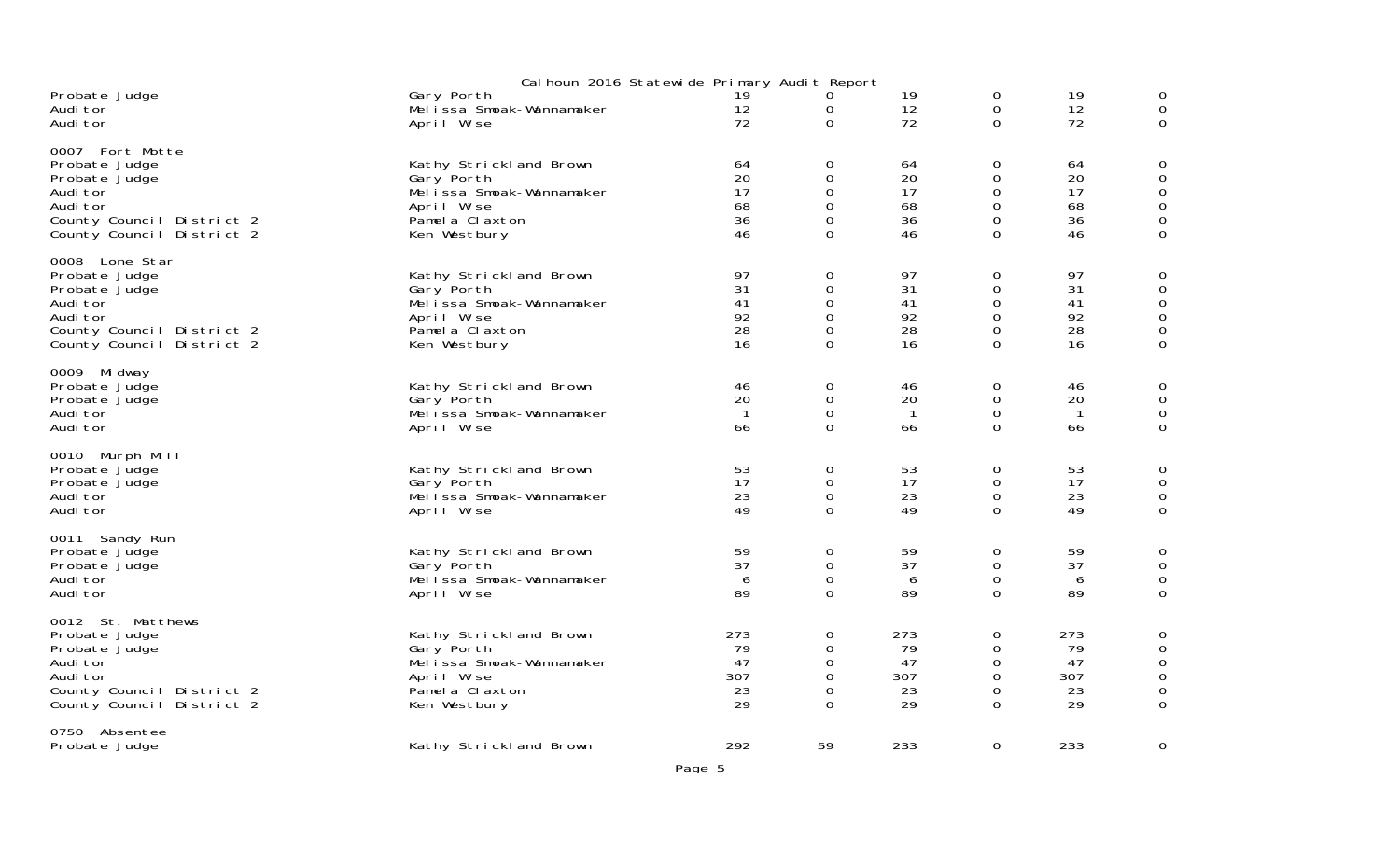|                                                                                                                                        | Cal houn 2016 Statewide Primary Audit Report                                                                      |                                      |                                                           |                                                                                                   |                         |                             |                                                                                                                                                                                                                                        |  |
|----------------------------------------------------------------------------------------------------------------------------------------|-------------------------------------------------------------------------------------------------------------------|--------------------------------------|-----------------------------------------------------------|---------------------------------------------------------------------------------------------------|-------------------------|-----------------------------|----------------------------------------------------------------------------------------------------------------------------------------------------------------------------------------------------------------------------------------|--|
| Probate Judge<br>Audi tor<br>Audi tor<br>County Council District 2<br>County Council District 2                                        | Gary Porth<br>Melissa Smoak-Wannamaker<br>April Wise<br>Pamela Claxton<br>Ken Westbury                            | 63<br>72<br>283<br>69<br>70          | 23<br>33<br>49<br>28<br>8                                 | 40<br>39<br>234<br>41<br>62                                                                       | 0<br>0<br>0<br>$\Omega$ | 40<br>39<br>234<br>41<br>62 | 0<br>$\mbox{O}$<br>$\mathbf 0$<br>$\mathbf 0$<br>$\Omega$                                                                                                                                                                              |  |
| 0800 Emergency<br>Probate Judge<br>Probate Judge<br>Audi tor<br>Audi tor<br>County Council District 2<br>County Council District 2     | Kathy Strickland Brown<br>Gary Porth<br>Melissa Smoak-Wannamaker<br>April Wise<br>Pamela Claxton<br>Ken Westbury  | 0<br>0<br>$\Omega$<br>$\Omega$       | 0<br>0<br>$\Omega$<br>$\Omega$<br>$\mathbf 0$<br>$\Omega$ | 0<br>$\mathsf{O}\xspace$<br>$\mathbf 0$<br>$\mathsf{O}\xspace$<br>$\mathsf{O}\xspace$<br>$\Omega$ |                         |                             | 0 * No Audit Data expected or found<br>0 * No Audit Data expected or found<br>0 * No Audit Data expected or found<br>0 * No Audit Data expected or found<br>0 * No Audit Data expected or found<br>0 * No Audit Data expected or found |  |
| 0850 Failsafe<br>Probate Judge<br>Probate Judge<br>Audi tor<br>Audi tor<br>County Council District 2<br>County Council District 2      | Kathy Strickland Brown<br>Gary Porth<br>Melissa Smoak-Wannamaker<br>April Wise<br>Pamela Claxton<br>Ken Westbury  | 2                                    | 0<br>$\Omega$                                             | $\overline{2}$                                                                                    | $\Omega$                | $\overline{2}$              | 0                                                                                                                                                                                                                                      |  |
| 0900 Provi si onal<br>Probate Judge<br>Probate Judge<br>Audi tor<br>Audi tor<br>County Council District 2<br>County Council District 2 | Kathy Strickland Brown<br>Gary Porth<br>Melissa Smoak-Wannamaker<br>April Wise<br>Pamel a Claxton<br>Ken Westbury | 0<br>0<br>0<br>$\Omega$              | 0<br>0<br>0<br>0<br>$\Omega$                              | 0<br>$\mathbf 0$<br>$\mathsf{O}\xspace$<br>0<br>$\boldsymbol{0}$<br>$\mathbf{O}$                  |                         |                             | 0 * No Audit Data expected or found<br>0 * No Audit Data expected or found<br>0 * No Audit Data expected or found<br>0 * No Audit Data expected or found<br>0 * No Audit Data expected or found<br>0 * No Audit Data expected or found |  |
| 0950 Failsafe Provisional<br>Probate Judge<br>Probate Judge<br>Audi tor<br>Audi tor<br>There was no unmatched audit data               | Kathy Strickland Brown<br>Gary Porth<br>Melissa Smoak-Wannamaker<br>April Wise                                    | 0<br>0<br>$\mathbf 0$<br>$\mathbf 0$ | 0<br>0<br>0<br>$\Omega$                                   | 0<br>$\mathbf 0$<br>$\mathbf 0$<br>$\Omega$                                                       | $\Omega$                |                             | 0 * No Audit Data expected or found<br>0 * No Audit Data expected or found<br>0 * No Audit Data expected or found<br>No Audit Data expected or found                                                                                   |  |

How to read this report.

This is the vote level report. It compares the number of votes cast for each candidate in the tabulation report with the number of ballots cast in the audit data for each candidates in each precinct.

The tabulated values as read from the EL30A report are reported in four categories; Total, Optical (Opt), iVotronic (iVo) and Flash. None of these values on each line are calculated but parsed from the actual report. In the EL30A report all Write-in votes are added together and reported as one candidate name - Write-in. The EL30A does not report individual Write-in candidates.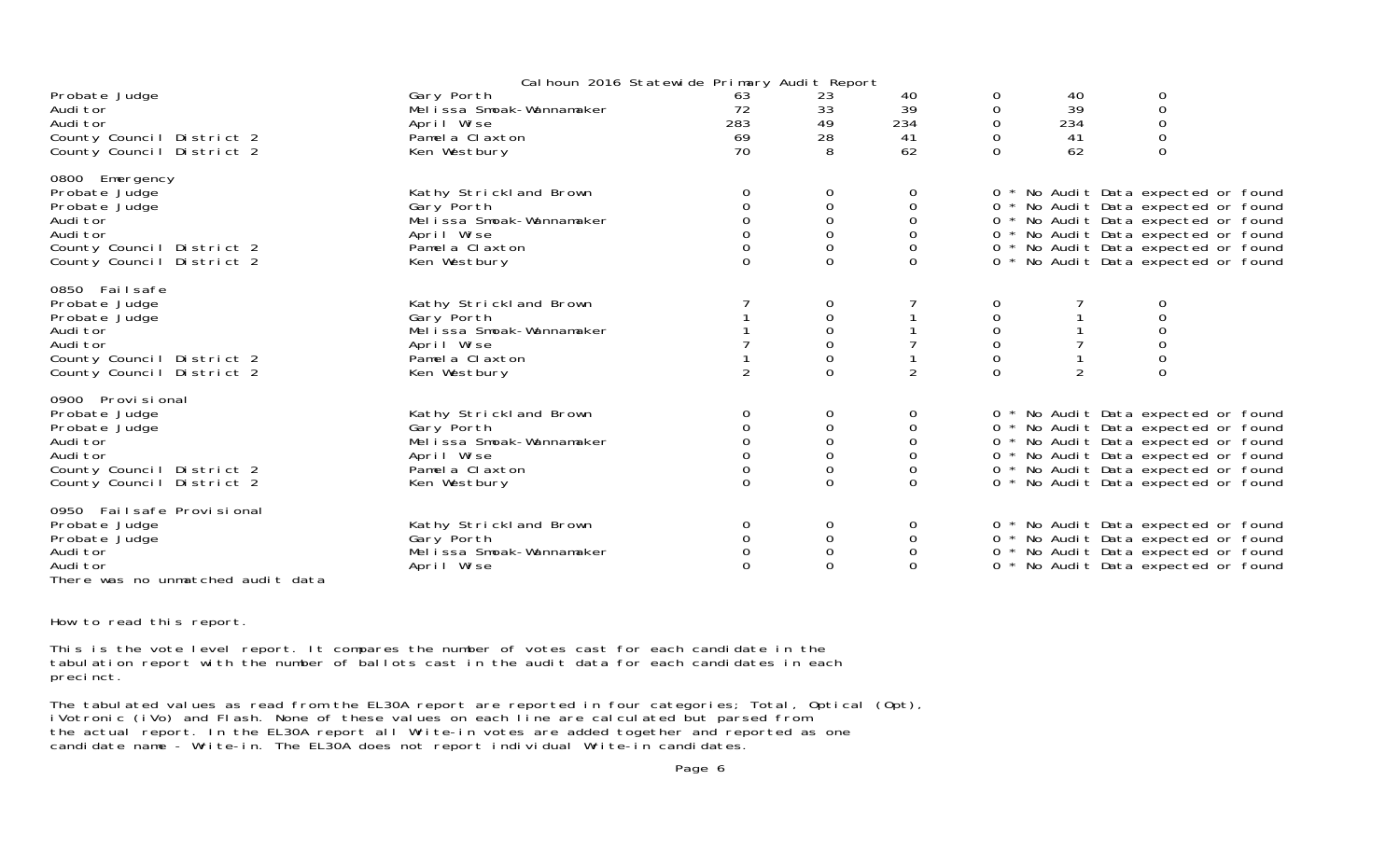The Opt totals are the total number of votes cast on paper ballots that were scanned into the optical scanner and transferred to the tabulation computer via memory stick or ZipDisk (depending on the type of device, M100 or M650 used to scan the ballots.) Optical totals should exist only in some but not all of the Virtual Precincts at the bottom of the table.

The iVo totals are the results gathered from the PEBs (Personal Electronic Ballot) which are used to open and close an iVotronic voting machine and, after the polls have closed, gather the ballots cast for transmission to the tabulation system.

The Flash totals are the totals that are read from the flash cards in the rare event that the ballotscannot be copied from the machine to the PEB or from the PEB to the tabulating machine.

The values on the Audit side come from the iVotronic audit data that is read from the flash cards as part of the audit process. That process combines the individual machine data into a master audit file, the EL155 Vote image log.

The EL155 contains a record of all the votes cast on a ballot. The vote images indicate the machine 0counting the number of times a candidate name for a contest appears in a precint we get the number of votes cast in that precinct for that candidates. That number should always match the number of votes cast for that candidate in that contest in the iVo column on the EL30A side of the report.

Optical ballots do not have electonically readable audit files. So if the audit data iVotronic total votes does not match the EL30A iVo value one of two things will occur. The first is if the iVotronic tabulated is zero and the Total tabulated votes match the tabulated Optical votes the following comment is made in the Audit side of the report; All votes cast for this candidate in this precicnt are optical No Audit Data for optical, or secondly, if the iVotronic total is not zero, a notation indicating which data Audit data In the event a candidate or the combined Write-in candidates did not receive any votes in a precinct the EL30A will report a zero vote count. If there are no votes for this candidate in a precinct in the audit data, the following comment will be placed into the audit report by the auditing software; No Audit Data expected or found.

Finaly the audit software will search the audit data for any votes that were not found on the EL30A report. If it finds some, it will report those vote totals by contest, candidate name and precinct. if it does not find any unmatched audit data it will report; There was no unmatched audit data

Calhoun EL30A45A Comparison Report Election: 2016 Statewide Primary Audit Date: 11:4:16, Thu Jun 16, 2016

| Office        | Candi date             |     |      |    |      | +-------------FL30A-------------+------------------FL45A------------------+<br>Party   Tot Opt iVo Flash   Tot Opt iVo Flash Delta |      |         |  |  |
|---------------|------------------------|-----|------|----|------|------------------------------------------------------------------------------------------------------------------------------------|------|---------|--|--|
| Probate Judge | Kathy Strickland Brown | $-$ | 1488 | 59 | 1429 | $\Omega$                                                                                                                           | 1488 | 59 1429 |  |  |

----------------------------------------------------------------------------------------------------------------------------------------------------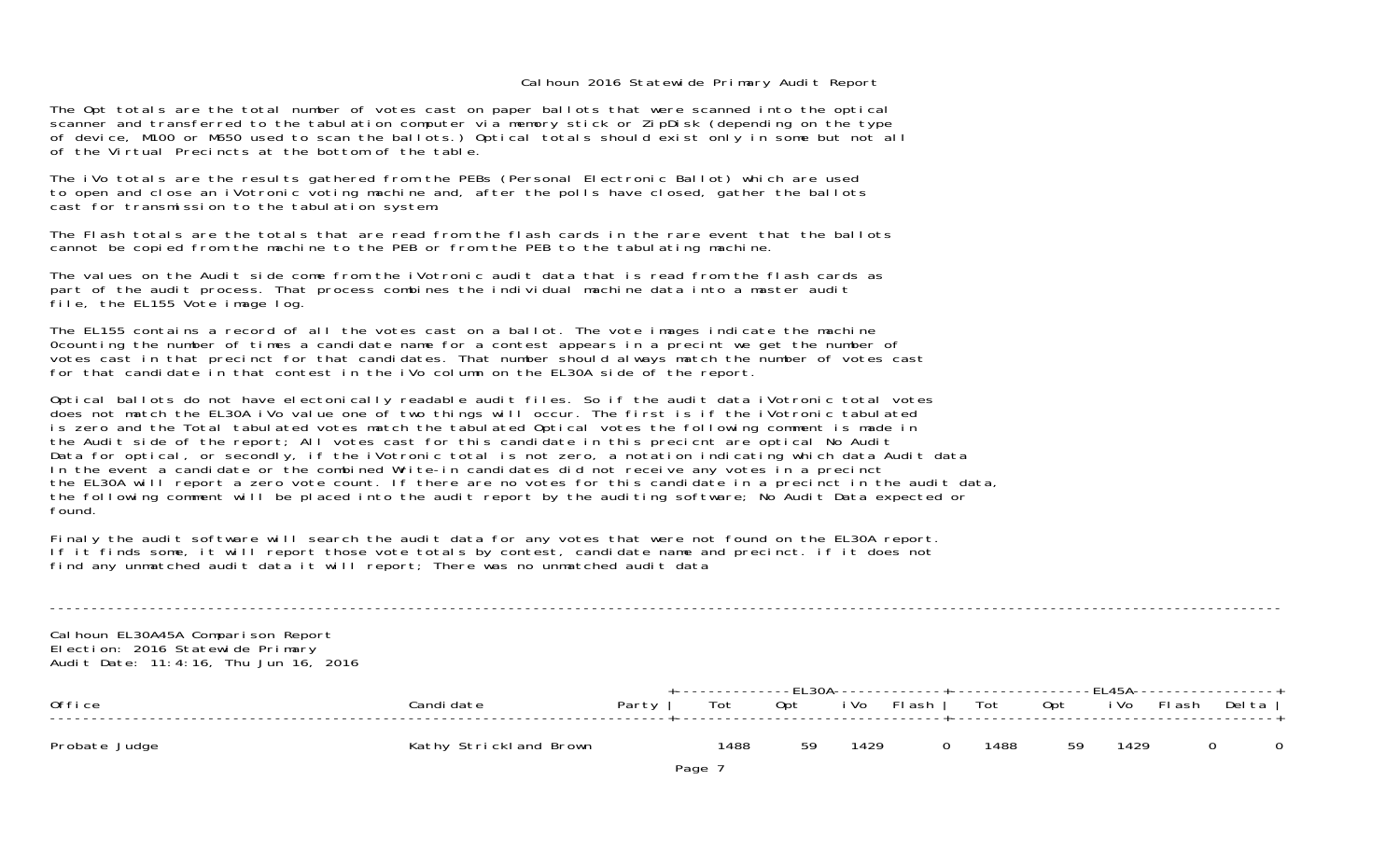| Cal houn 2016 Statewide Primary Audit Report           |                                        |             |          |             |  |             |          |             |                      |
|--------------------------------------------------------|----------------------------------------|-------------|----------|-------------|--|-------------|----------|-------------|----------------------|
| Probate Judge                                          | Gary Porth                             |             | 23       | 498         |  | 521         | 23       | 498         | $\Omega$             |
| Audi tor<br>Audi tor                                   | Melissa Smoak-Wannamaker<br>April Wise | 402<br>1616 | 33<br>49 | 369<br>1567 |  | 402<br>1616 | 33<br>49 | 369<br>1567 | $\Omega$<br>$\Omega$ |
| County Council District 2<br>County Council District 2 | Pamela Claxton<br>Ken Westbury         | 259<br>312  | 28<br>8  | 231<br>304  |  | 259<br>312  | 28       | 231<br>304  | $\Omega$<br>$\Omega$ |

How to read this report.

This is EL30A EL45A Crosscheck Report. It sums each candidates vote totals in each precinct in the EL30A Precinct Detail Report and compares it to the EL45A Election Summary Report that contains the tabulated total for each candidate in the county.

The values read from the EL30A report are reported in four categories; Total, Optical (Opt), iVotronic (iVo) and Flash. None of these values on each line are calculated but parsed from the actual report. The total lines are the calculated sums of the individual precince line values.

The Opt totals are the total number of votes cast on paper ballots that were scanned into the optical scanner and transferred to the tabulation computer via memory stick or ZipDisk (depending on the type of device, M100 or M650 used to scan the ballots.) Optical totals should exist only in some but not all of the Virtual Precincts at the bottom of the table.

The iVo totals are the results gathered from the PEBs (Personal Electronic Ballot) which are used to open and close an iVotronic voting machine and, after the polls have closed, gather the ballots cast for transmission to the tabulation system.

The Flash totals are the totals that are read from the flash cards in the rare event that the ballots cannot be copied from the machine to the PEB or from the PEB to the tabulating machine.

The values read from the EL45A report are reported in same four categories; Total, Optical (Opt), iVotronic (iVo) and Flash as the EL30A. Like the EL30A they are parsed from the actual EL45A report. The summary candidate totals are compared against the calculated sums for each candidate from, the EL30A report. Each of the values in each line on the EL30A side must match the same value on the EL45A side and the Delta value must be zero.

----------------------------------------------------------------------------------------------------------------------------------------------------

Cal houn PEB Use Report Election: 2016 Statewide Primary Audit Date: 11:03:03, Thu Jun 16, 2016

Precinct PEBs Used Comments

Bethel 139388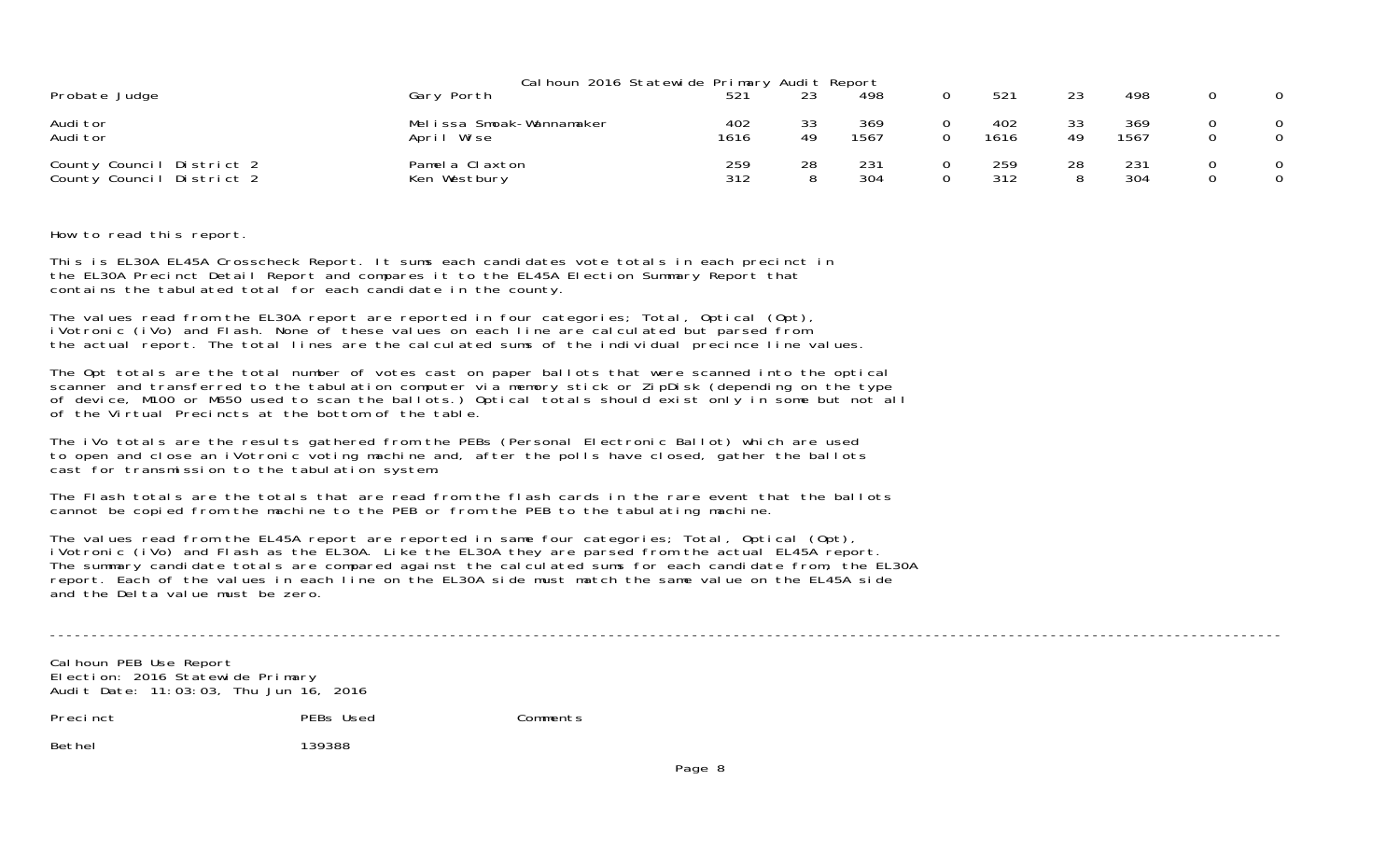| Cameron      | 152230 |
|--------------|--------|
| Center Hill  | 150981 |
| Creston      | 137488 |
| Di xi e      | 152079 |
| Fall Branch  | 137433 |
| Fort Motte   | 137727 |
| Lone Star    | 137764 |
| Mi dway      | 142128 |
| Murph Mill   | 152231 |
| Sandy Run    | 137834 |
| St. Matthews | 137901 |
| Absentee     | 151092 |
| Fai I safe   | 151092 |

14 precincts processed

The following precinct(s) have no ballots cast in them: Emergency, Provisional, Failsafe Provisional Note: if there are no ballots cast in a precinct the machines in that precinct cannot be identified so these precinct(s) will not appear in this report.

How to read this report.

This is the PEB Used report. It lists the precints found in the Audit data and lists all the PEBs that were used by the poll workers to open and close the iVotronic machines in that. precinct.

If more than one PEB is used to open and close all the iVotronic machines in a precinct, then the County Election Commission must read ALL the PEBs used in that precinct to assure that they have collected all the ballots from that precinct. A county whose report shows a precinct that has machines open or closed by more than one PEB should double check the Ballot Audit Report against the iVotronic paper tapes and the Poll Book to make sure that all the ballots have been collected and tabulated.

----------------------------------------------------------------------------------------------------------------------------------------------------Calhoun PEB Exceptions Report Election: 2016 Statewide Primary Election date: 06/14/2016 Audit Date: 11:03:03, Thu Jun 16, 2016 iVo # Op PEB Open Time Cl PEB Close Time Exception Type Precinct - Ballots Cast 5112684 151092 05/16/2016 08:53:53 151092 06/14/2016 19:06:32 >>Open Date<< Absentee - 95 5112684 151092 05/16/2016 08:53:53 151092 06/14/2016 19:06:32 Open Time Absentee - 95 5131541 151092 05/16/2016 08:54:05